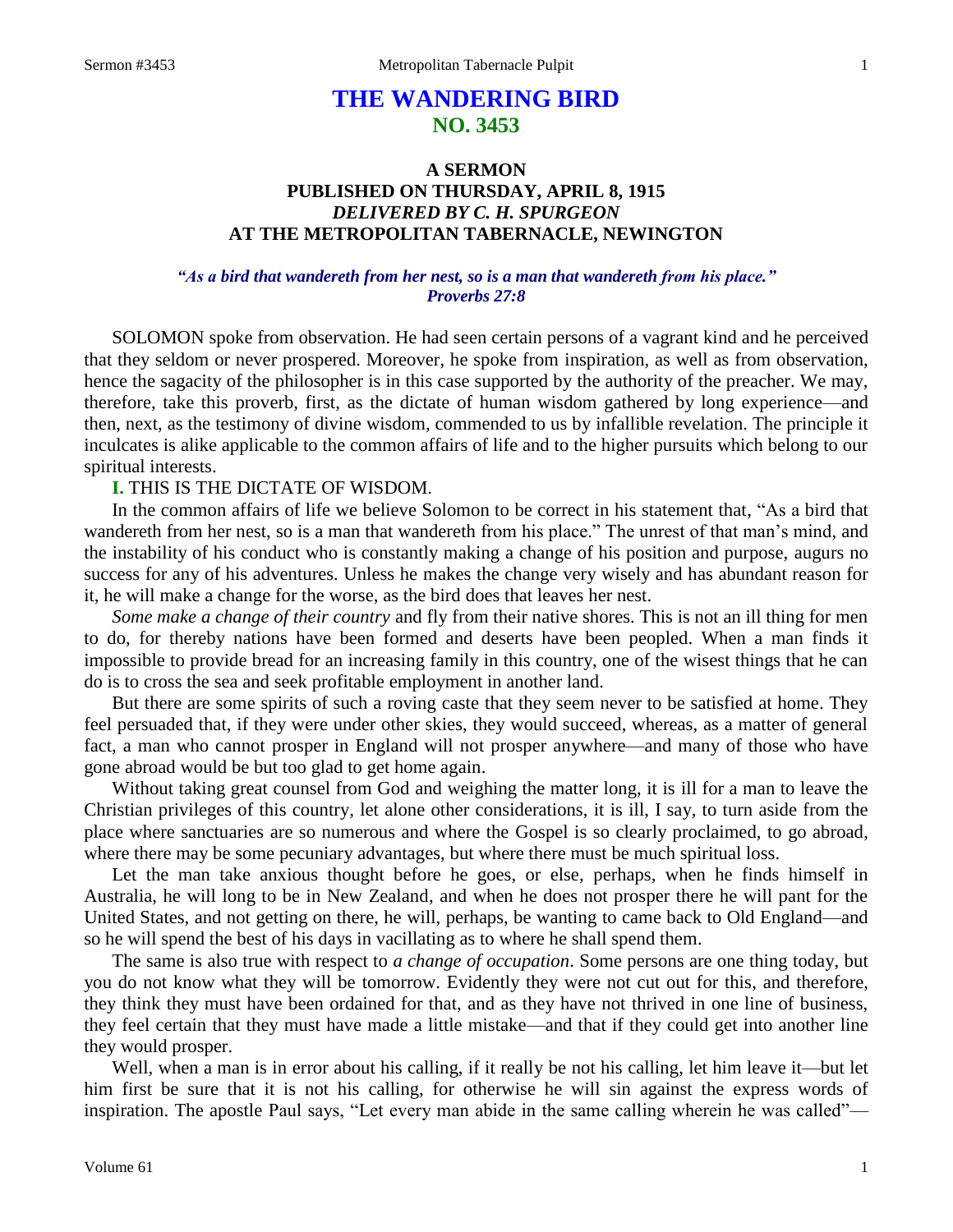that is to say, the occupation or profession in life you were engaged in when you were converted need not be rashly abandoned. Therein you may enjoy communion with God.

But if you go running before the cloud, and with presumptuous self-will get out of the path that Providence has assigned you, you will be sure to smart for it. It is ours to follow, never to lead. Where we clearly see our way, thither let us go—and unless we have that way clearly manifested to us, let us abide still in our nest.

This also applies to those who want to be *always changing their situation and their acquaintance* masters never satisfied with their servants, and servants always discontented with their employers. We know many who say, "There are so many temptations in the place where I am—I will try another."

Well, I do not know, dear friends, that you are right. The temptations that trouble me I would rather endure than encounter any fresh ones. I may know something about my weakness in the present trial, but I cannot know how I might stagger under another. I should recommend you to be rather leery of changing your trials. To exchange one trial for another is all the relief you will get in this world.

All is vanity under the sun. The whole creation groans together. Amidst sorrow and sighing thus universal, our lot is cast. From the sick man's bitter experience, as Dr. Watts describes it, we cannot escape.

> *"We toss from side to side in pain, But 'tis a poor relief we gain To shift the place, but not the pain."*

You may change your position o'er and o'er again, but you will always be exposed to the temptation. Until you get beyond yonder azure sky, you will never be out of gunshot of the devil. Evil spirits molest every rank in life. The poor man is sorely beset with grievous hardships and the rich man is encompassed with seductive snares. He who toils with his hands may have some cause to complain, but he who toils with his brain will become the victim of a sorer complaint.

Should you fly to the utmost verge of the green earth, temptation would still pursue you. Everywhere, while you are in the body, you must keep guard, for temptations and trials are the common portion of all who on this earth do dwell. Be not in a hurry, therefore, to fly from one scene of temptation to another. If God ordains that your lot should be altered, be it so. It is yours to accept His allotment either with resignation or with gratitude. But be not hasty or heedless in running from one place to another, lest in yielding to the impulse of a moment you forfeit the comfort of a lifetime.

It may be that these remarks are peculiarly applicable to some people here present. I cannot tell. When talking about such homely things, our words have sometimes proved to be like an oracle for the guidance of those who have come up to God's house to inquire in His temple. At any rate, dear friends, when the mind is unhinged, or the feelings chafed, it is not easy to exercise a wise discretion.

Wait upon God for guidance as to any change in life you may determine, and if the two things be equal—to remain where you are, or to move elsewhere—choose to abide still, for the chances are, speaking according to man's judgment, in its favor. Reason seems to say that as it is unwise for the bird to wander from her nest, so it is not desirable for you to wander from your place.

Still keeping to the common use of these words, let us now turn them to another account. This is most certainly *true in changing one's religious service in the cause of God*. We have a niche, perhaps, in which God has placed us, and we have had some little honor in filling it, but by and by another sphere of labor opens up before us and like children easily charmed with novelty, we think we could be more useful in doing something else and leaving our old work. Let us be very careful in this matter, for "as a bird that wandereth from her nest, so is a man that wandereth from his place."

I admired one thing greatly in our deceased friend, Mr. Worcester, who for so long a time kept the gate outside. When I once asked him whether he could not be serviceable to the church as an elder, he said that if he were elected to it he should decline the office, because, he said, "I can do my work as a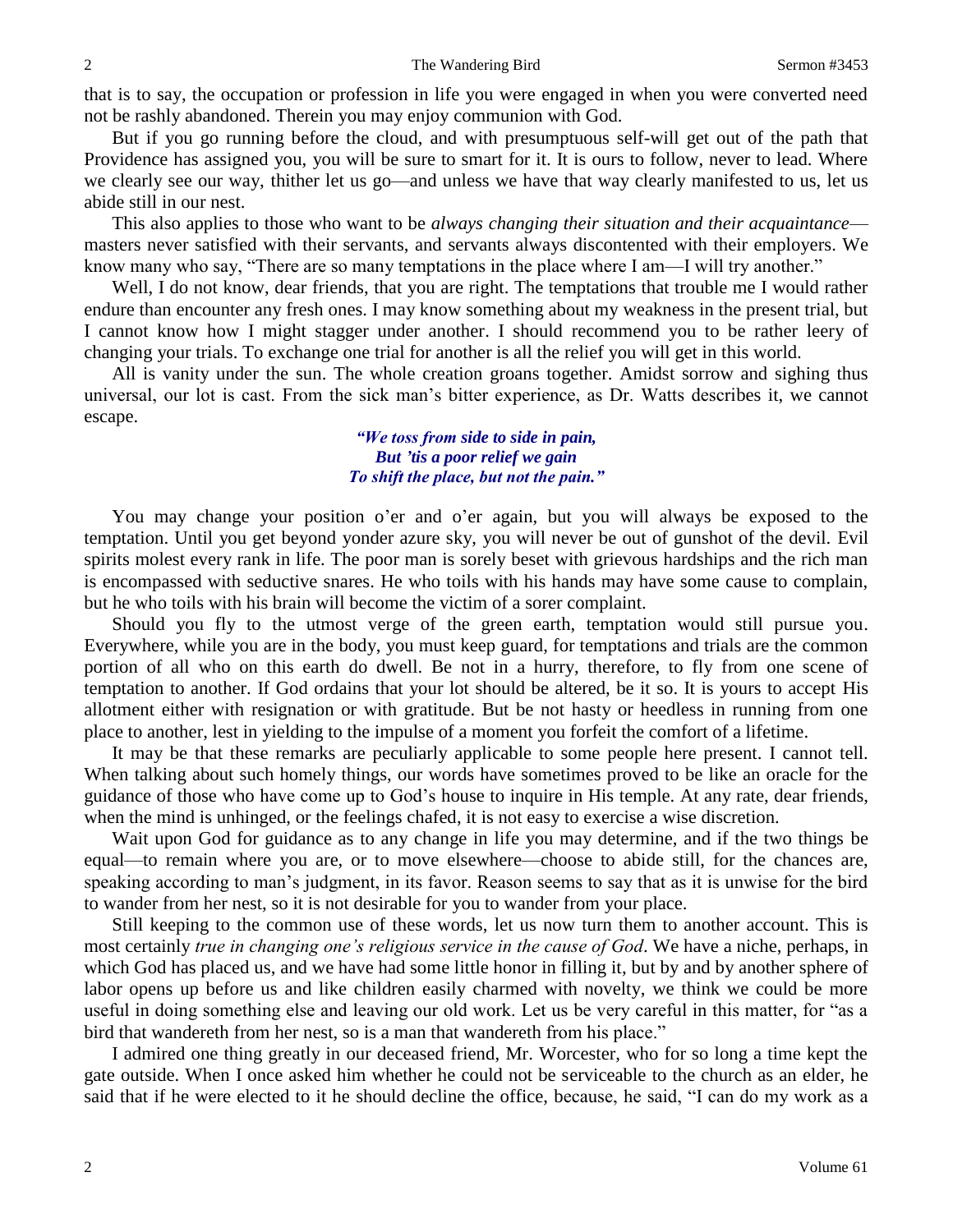#### Sermon #3453 The Wandering Bird 3

gatekeeper, but I do not know what I could do as an elder." So he resolved to stick to the work in which he was acknowledged to do good service. I would have each Christian man do the same.

Some brethren we know have such an itching to get into the pulpit, that they are impatient of any other office than the preacher's. But there are many in the pulpit now-a-days who had better kept out of it. They were excellent people at prayer meetings. They were very serviceable, indeed, to give a little address now and then at a cottage meeting. They would have been useful deacons, exemplary visitors of the sick, and perhaps, good city missionaries.

But they thought within themselves that the pulpit ought to be blessed by their distinguished abilities, and so they crept up the pulpit stairs as little to their own comfort as to the church's edification. And now, had they but the wisdom and the humility to come down again, never more to mount them, it would be well.

If you are really called to the ministry, then, in God's name, do not stand back from it. And if a new sphere of labor opens to you, accept it, resting on your God, who can make His strength perfect in your weakness. But be not forever panting after the highest seats in the synagogue—do not always want the uppermost place at the feast, lest, when the King comes in, you should have, with shame, to take a lower place.

Wait till the King says, "Friend, come up higher." Never go up higher till you have the King's friendly admonition that the higher place is yours by a call other than your own choice, remembering that "as a bird that wandereth from her nest, so is a man that wandereth from his place"—from his place, from his proper place in the church of God, his proper position in the ranks of the Lord's hosts.

Again, I will use it as *a proverb very often applicable to ministers*. There may be some here to whom this may come as a powerful rebuke. It is a crying evil just now, especially in our own denomination, that ministers are changing their places. The good old ministers used to occupy one charge for fifty years—and the people used to love them and to hold fast to them.

They did not think of moving. They never spoke of resigning, any more than fathers speak of resigning their fatherhood because their boys and girls are sometimes disobedient. They weathered the storm. They knew that all parts of the sea are rough, so they did not want to get out of one bay into another as soon as a little storm came on.

I do not know but that some preachers are better moving—and probably they would be better if they were moved off altogether. I think when a man remains in service at one place for only about two years, he has need to question whether he was called into the ministry at all. God does not generally plant trees in His vineyard that need shifting every two years.

God's trees are full of sap, the cedars of Lebanon which He has planted. They can stand on the bare mountain's brow and see the ages of mortals swept away into the tomb. And so a God-sent minister may stand many years in one place and see man-made ministers swept away, like generations of lichens and mosses, because they have no divine life in them.

I love to see a Christian minister, I must say, standing fast in his place. We are not to get into a great pet because there was a little disagreement at a church meeting, or turn round offended because some deacon will not be quite as pliable as we could wish, or because the neighborhood does not seem to increase, or because there are not quite so many conversions as we want.

No, sirs, if God shall move us, let us move—but if He does not move us, let not the devil do it. Do you know what happens when the bird wanders from her nest? Why, there are her own eggs in the nest, and there is no bird which can sit so well on the eggs as the bird that laid them. And so a Christian minister should recollect that there are some young converts who are his own spiritual children.

They are of his own bringing in, through divine grace, and ordinarily speaking, there is no man who can by any means nurture the young converts like the man who was the means of their conversion. It is well for infants to be brought up by their own mother and it is a good thing for young converts to be fed under their own spiritual parents. I should not like to trust mine to anybody else for any great length of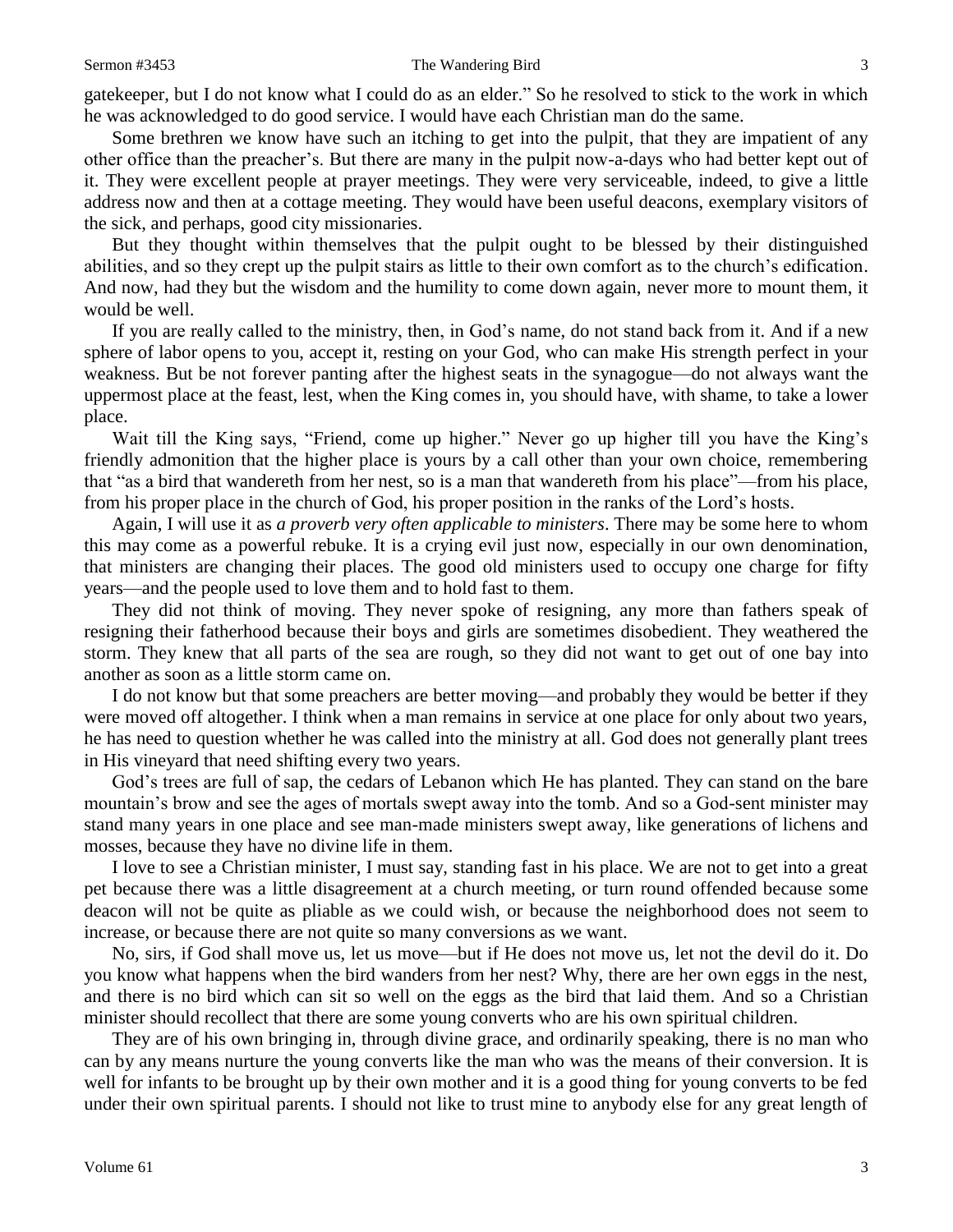time. There is always a fear, when the parent bird is away, that the eggs will grow cold and addled, so that when she comes back she will find that she has lost all her trouble.

And so, when the minister leaves his people and goes away to some other place, there are many of those who did seem to run well who will turn back. This is a sad result—a tale of wasted labor. Besides, the bird knows that, however uncomfortable its nest may be, there is no other nest in the world so comfortable as the one which it has made itself. And the Christian minister must know that there is no other church so comfortable for him as the church which he was the means of forming.

"I dwell among my own people," said the Shunamite. That is my happiness, and my joy, to dwell among my own people, and if any man should say to me, "Is there anything in life that you desire? Would you be spoken for to the king or to the captain of the hosts?" I would answer, No, there is nothing I desire under heaven but to dwell among my own people. If I may but seek their good, and see the church of God prosper here, it shall be all that I ask of my God this side of heaven.

Brethren, let us who are in the ministry, then, as far as possible, cling to our churches and to our fields of labor, remembering that "as a bird that wandereth from her nest, so is a man that wandereth from his place."

*This is equally true of our hearers*. Oh! there are some hearers who are sad, sad vagrants. We can have no objection to our hearers going to listen to other ministers, if ever they can be edified thereby, for the bird that sits best on the nest must come off sometimes, especially if there is any food to be had elsewhere. Hear anybody that can profit you. I am sure nothing will make me more glad than to know that you are anywhere as long as your souls are fed.

If a Church of England minister preaches the Gospel in your neighborhood, better than the Baptist minister does, do not go and hear the Baptist. And if you find either Baptist or Independent treating you to free will instead of free grace, do not listen to them, but seek out the Presbyterian and hear him, if you find him more sound in the faith, for, after all, your souls must be fed. That is a matter of necessity.

Where you can have all the points of the truth, prefer it, prefer it infinitely. But if you cannot have them all, give your chief care to those which possess the greater importance. Seek first, in this case, those things which make most for your soul's prosperity. But what I do not like is this—certain people will join a church, and then after about six months will join another church, and then another, and then another. They ought to have no moss on them, and I suppose they have none, for they have certainly been rolling stones.

And then, if the minister should die, how many there are who are off directly, for now that the church is in a little difficulty, they will all get out of it. Brave sailors these! They want to get into the boat when the ship is in a little bit of gale, and they leave the church of God just when their help is most wanted.

Oh! they will come and join the church when the church prospers—yes, any quantity of them—but I wonder, if the pastor went away, whether we should find them all remaining faithful. Too many in our London churches are a sort of flying camp, always flying from one place to another—a set of gypsy-Christians, who have no settled abode, and no "local habitation," and are about as respectable as the gypsies with whom I have compared them.

Now, never let this be said of any of you who love your Lord, and who consequently love His church, but when you are united with His people, say—

> *"Here would I make my settled rest, While others go and come; No more a stranger, or a guest, But like a child at home."*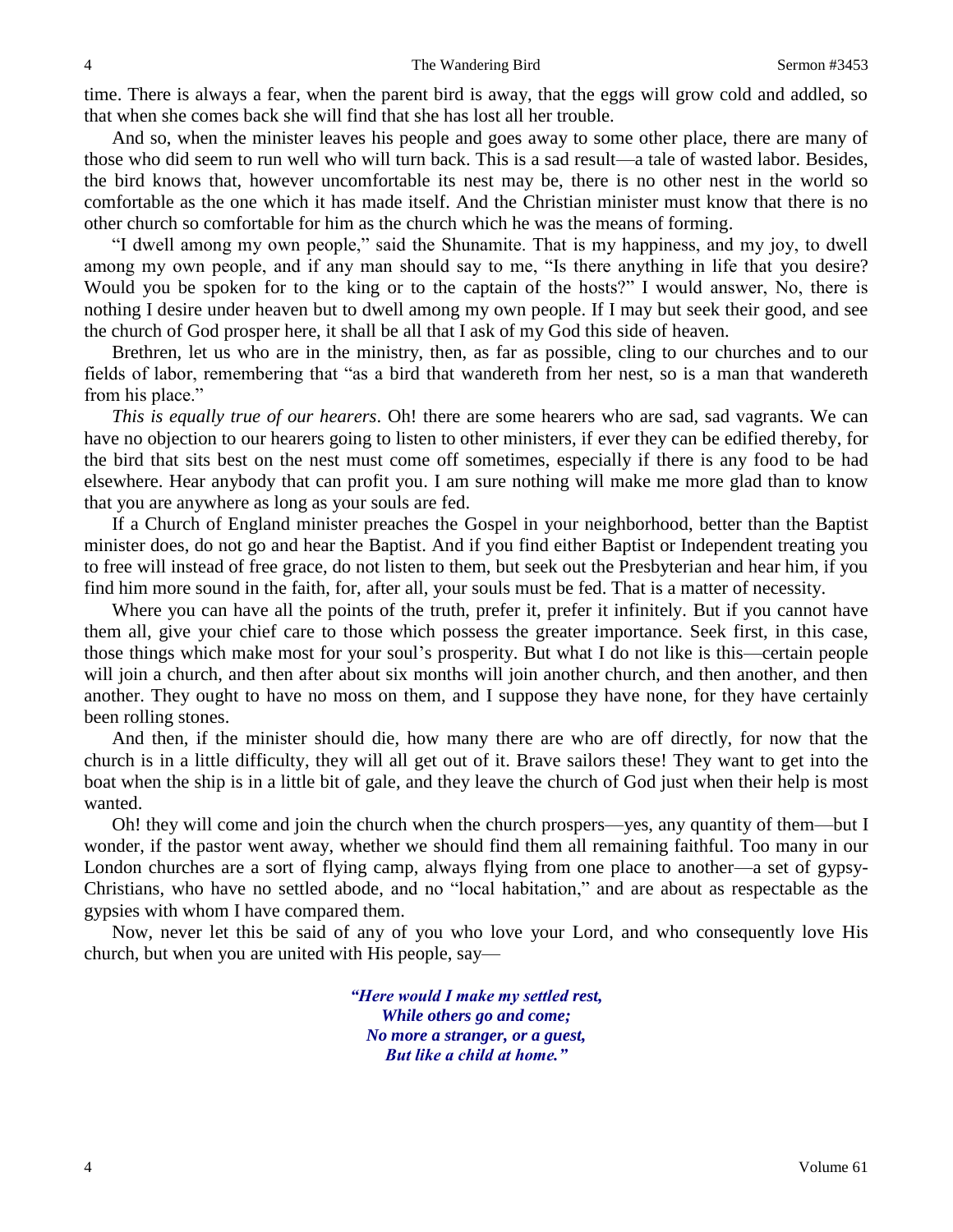You shall find that, after all, your wandering shall do you but little good, while in permanent adhesion to the church, and a diligent casting in of your whole efforts into the cause of God, shall, through the Holy Spirit, give your soul prosperity.

But now I shall take my text in another way and try to use the general principle in another sense.

**II.** SOME MEN WANDER FROM THEIR PLACE IN SPIRITUAL THINGS.

Where is the "place" for a *sinner*? The place for a sinner is always at the foot of the cross, looking unto Jesus. Alas! then, the tendency in us all is to be looking for evidences, signs, marks, experiences, graces, and I know not what. Having begun in the Spirit, we are so foolish and so bewitched that we try to get perfect in the flesh. We know that at the first our only comfort came from simply depending upon the finished work of Jesus, and yet we are so mad that we try to get comfort from that poor flesh of ours, which has already been our encumbrance and will be our plague till it dies.

Now the moment that a Christian wanders away from his place—that is, from the simplicity of his faith in Jesus—the moment he departs from that standing upon the solid rock of what Christ did, and what Christ is, and what Christ has promised—that moment he is like a bird that wandereth from her nest.

The bird away from her nest has no comfort. The instincts of nature make her feel during her incubation that the nest is her proper place. And when the Christian gets away from the cross, the newborn instincts within him make him feel that he is out of his proper position. The cross is the true rest of a Christian.

We are like Noah's dove—there is no rest for the sole of our feet, except in the ark. We may search the world around and fly over the great waste of waters, but there never shall be found rest for us anywhere but at the cross. I confess I sometimes get into that sorry state of feeling, rather as a Christian professor, or a minister, than as a sinner saved by grace—but I find that I have to come back again to that same place, and to sing the old ditty over again—

> *"Nothing in my hands I bring; Simply to Thy cross I cling; Naked, come to Thee for dress; Helpless, look to Thee for grace."*

There is no living comfortably, there is no living with the peace and joy of the Holy Spirit in the heart, if we at once wander from the simplicity of our confidence in Christ.

Further, there are many *believers* who also wander out of their place. What, now, is a believer's place? A believer's place is on the bosom of his Lord, or at the right hand of his Master, or sitting at His feet, with Mary. Now some of us have had times in which we did come very near to the Lord Jesus Christ.

Ah! some of you never woke in the morning without thinking of Him, and all day long a sense of His presence was in your heart. How you grudged the world the hours you had to give to business. And when you locked up your heart at night, you always gave Jesus Christ the key. Oh! how sweet ordinances were to you, then, because you could see Christ through them, as through windows of agates and gates of carbuncles! How delightful were prayer meetings and similar gatherings, because you saw Jesus there, and talked with Him!

But what about your present state? Perhaps, my dear friend, you have wandered from your place. You are not living near to Christ as you used to do. Hence ordinances have but very little comfort in them—they are dull and tedious. And services which were once as marrow and fatness to you have now become as dry bones. Your closet, too, is much neglected. Your Bible is not studied as it was.

You have lost your first love and I appeal to you, have you not also lost your first comfort? Are you not like a bird that has wandered from her nest? Believe me, there is no solid joy, no seraphic rapture, no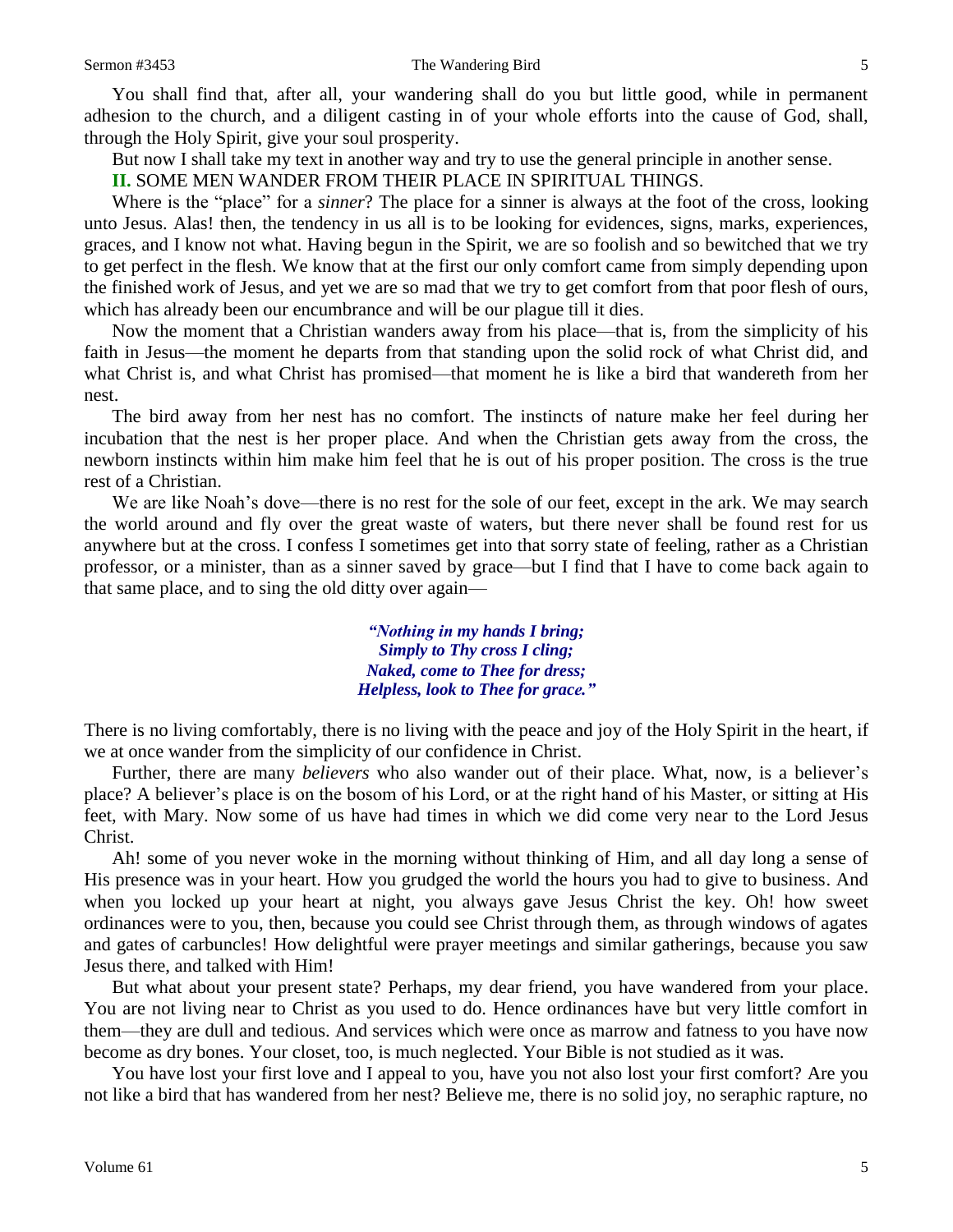hallowed peace, this side of heaven, except by living close under the shadow of the cross, and nestling in the wounds of Jesus.

Oh! that we should be so foolish! The bird does not forget her nest, but we forget our Lord. We have need to say with the Psalmist, "Return unto thy rest, O my soul, for the LORD hath dealt bountifully with thee!" We have need to cry tonight—

> *"Return, oh! heavenly Dove, return, Sweet Messenger of rest: I hate the sins that made Thee mourn And drove Thee from my breast."*

We have wandered from our place, you see, for our place is at Jesu's feet with Mary, or on Jesu's bosom with John, or at Jesu's lips with the spouse in the Canticles, saying, "Let him kiss me with the kisses of his mouth." But roaming hither and thither, we are like a bird that has wandered from her nest.

And *does not this wandering imply a lack of watchfulness*? Do I not observe the Christian who was so jealous of himself once that he did not haste to put one foot before the other for fear he should take a step awry? He would not even talk without saying, "O Lord, open Thou my lips!"

But now he thinks that he is sure to stand—and he forgets to guard himself with jealousy. He thinks, perhaps, that his experience has made him so wise that he will not fall into his former errors, and so he gets a carnal confidence and forgets to stand upon his watchtower day and night, and watch against his foes.

Do you know what sometimes happens to the bird if it leaves its nest? Why, while the bird is away, the cuckoo comes and drops its egg in, and so the poor bird, when it comes back, has to hatch its enemy. And oftentimes, when we are not watchful, and permit the enemy to take an advantage over us, Satan comes in and drops some foul temptation into our nest, which our hearts help to hatch, and which will give us trouble all our lives.

As sure as ever we wander in the matter of watchfulness, it will be for our hurt. We may sleep, but Satan does not. Never was he detected napping yet. There is slothfulness among believers, but there is no slothfulness on the part of their adversary. He always watches, going "about like a roaring lion, seeking whom he may devour." Though you should leave off watchfulness, he never will. Oh! Christian, do not leave your nest, for you do not know what may come of it, what good things may be destroyed, or what bad things may be deposited, while your heart is away.

Some Christians, too, wander in a yet more melancholy manner as to its outward effect, *for we see them wander from holiness.* Unhappy church that has in it many such inconsistent professors! But alas! they are too common in the world. They "did for a time run well; what, then, did hinder them that they should not obey the truth?" The root of the matter was scarcely in them, for they brought forth fruit only for a season, and by and by they withered away.

Ah! well, if there be a Christian here—a real Christian—who has backslidden and gone into the world, he will never be happy in his sin. A reprobate, after making a profession, may, perhaps, go back and be comfortable, but a Christian never can. Tell me that you are happy in your sin and I tell you at once that you are dead in sin, for he who puts on guilt must cast off shame.

You are in your own element—like a fish in the water, you will find it suits your constitution. As a bird could not be happy down in the depths of the sea—it must drown unless it soon be delivered—so the saint of God is wretched in the depths of iniquity—he must speedily perish unless he is brought out. If he falls into sin through infirmity, or is dragged into it through the force of sudden temptation, he yearns to be delivered, and groans and cries unto God till once more the bones that were broken are made to rejoice. If you wander from holiness, you wander from your place.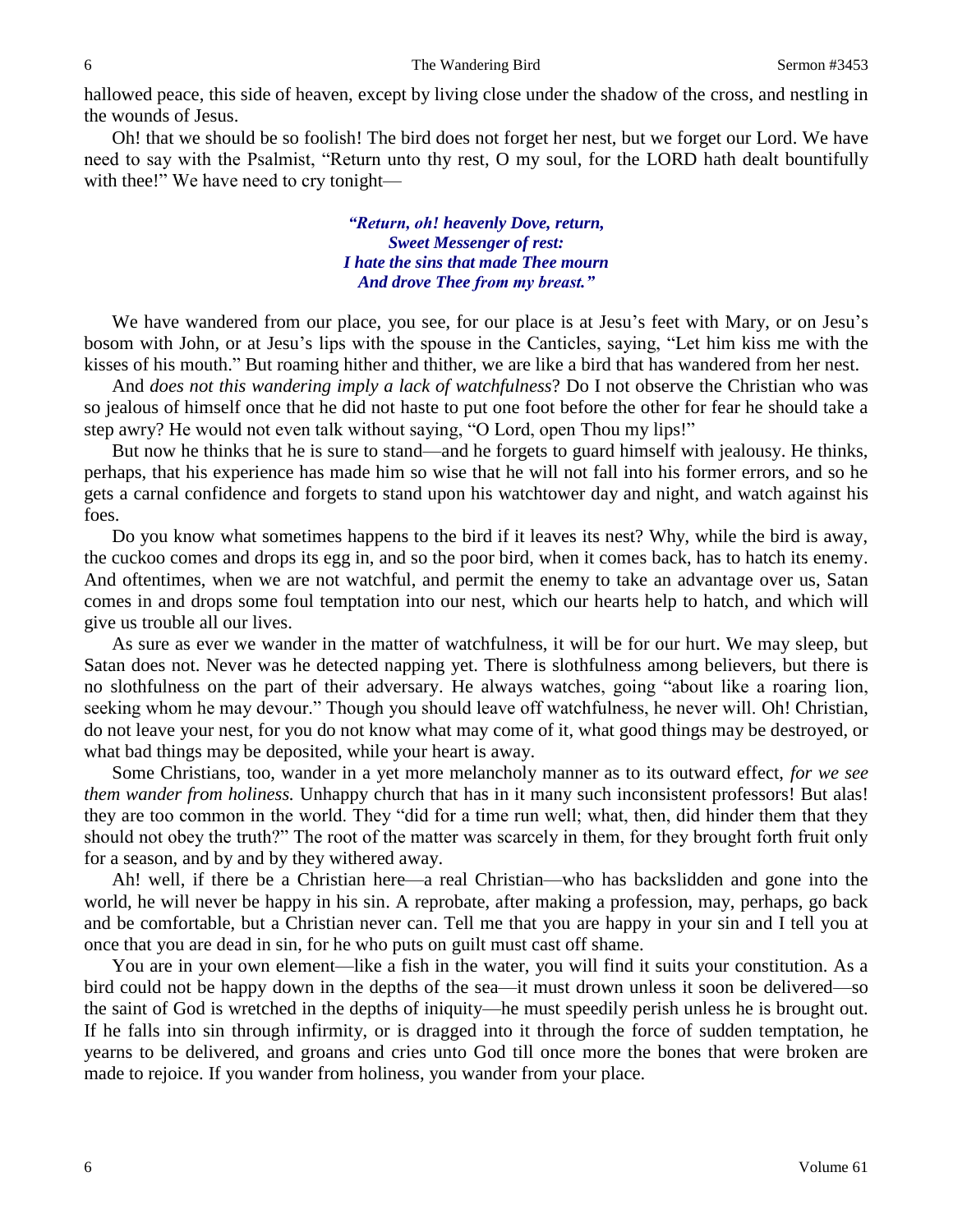### Sermon #3453 The Wandering Bird 7

I have known some people who, in order to avoid trouble, have committed a trespass. A Christian man, for instance, has kept his shop open on Sunday to prevent bankruptcy, and a mass of troubles rolled in upon him ten times heavier than those he had sought to avert.

We have heard of some who have done violence to their conscience just once. In sheer despondency they shut their eyes and swallowed the bitter pill. It did not take five minutes to do it. Their friends said it was wise. Ill advisers told them it was necessary. They thus attempted to extricate themselves from some trying position. But the consequence was that to their dying day the worm of conscience still did gnaw their soul. They have made the rod wherewith God has scourged them.

Mind what you are at, then, lest in wandering from holiness, you prove yourself like a bird that wandereth from her nest. Oh! how blessed it will be if you and I shall be kept by mighty grace simply relying upon Christ, constantly communing with His Person, watchful against the inroads of temptation, and persevering in holiness, even to the end! Without this there can be no comfort for us.

**III.** THE PERSUASIONS TO MAKE EVERY ONE OF US WHO IS A TRUE CHRISTIAN CLING CLOSE TO HIS NEST.

Consider, dear friends, *the joy which you and I have had when we have been clinging close to Christ*. Where else can such sweetness be found as we have found in the love of Jesus? Will a man leave the cool, flowing waters from Lebanon to go and drink of the muddy river of another place? Shall a man turn away from the bubbling fountain to seek out for himself a broken cistern? Oh! let it not be.

We who have fed on angels' food cannot be content with the husks that swine eat. Let us say, with Rutherford, "Ever since I have eaten the wheaten bread of heaven, my mouth has been out of taste for the brown bread of Earth, which is full of grit and gravel-stones. I can no longer find sweetness in this world's joys, for I have tasted of celestial joys that are beyond all that earth can give." Let the joy we have had in Christ constrain us to cling to Him.

Think again of *the sorrow we have felt whenever we have wandered.* You and I have had backsliding times—let us confess it mournfully. But what wretched times they have always been! What have we ever gained by going away from our Lord, but broken bones and sorrow of heart? As we have been burned, let us dread the fire, and as we have had to smart for our wanderings when the watchmen have plucked off our veil and smitten us, let us henceforth cling close to our Beloved.

What reason has He ever given us to be discontented and go away? Has He been unfaithful to us? "Have I been a wilderness unto you?" He asks. In what respect has He grieved us? Has He ever smitten us in His wrath or treated us harshly for our follies? Never has a friend behaved better to His friend than Christ has behaved to us, and as we can never find a better Savior, let us cling to Him all our days.

Or can you think that the outlook is dreary? When we think of the joy that is yet to come, we have a yet stronger motive to cling to the Savior. We may have to walk with Him today when the snow blows in our face, but oh! what will it be to walk with Him in the sunshine? It may be hard work to keep pace with Him, faint may be our heart, and flesh and blood are frail, walking, as we now do, with Him through the mire and dirt, but what will it be to walk in silver slippers upon the golden pavement of the celestial city?

It is not so easy to stand with Him in the pillory, when the multitudes are hooting Him, but oh! how joyous it will be with Him when the angels are rending the heavens with acclamations and all the saints are casting their crowns at His feet! To be with Him in His trouble is not very sweet to our natural feelings, I know, but what will it be to be with Him in His triumph? To be partners in His cross—from that we may shrink, but to sit with Him upon His throne—for that we must eagerly long.

Well, as we cannot be crown-bearers without being cross-bearers, let us espouse His cross as we would enjoy His crown. Yet be it known that His cross drops with myrrh, and that they who carry it will find it so sweetly perfumed that they shall love the very cross itself, because Christ has touched it. From this nest let us never wander because of the "rest" which "remains for the people of God."

Wander from this nest?—I think *we cannot, if the love of Christ inflames us—*if our love to Christ sustains us. What, wander from Him who died for us, that we might never die? Who lives for us, that we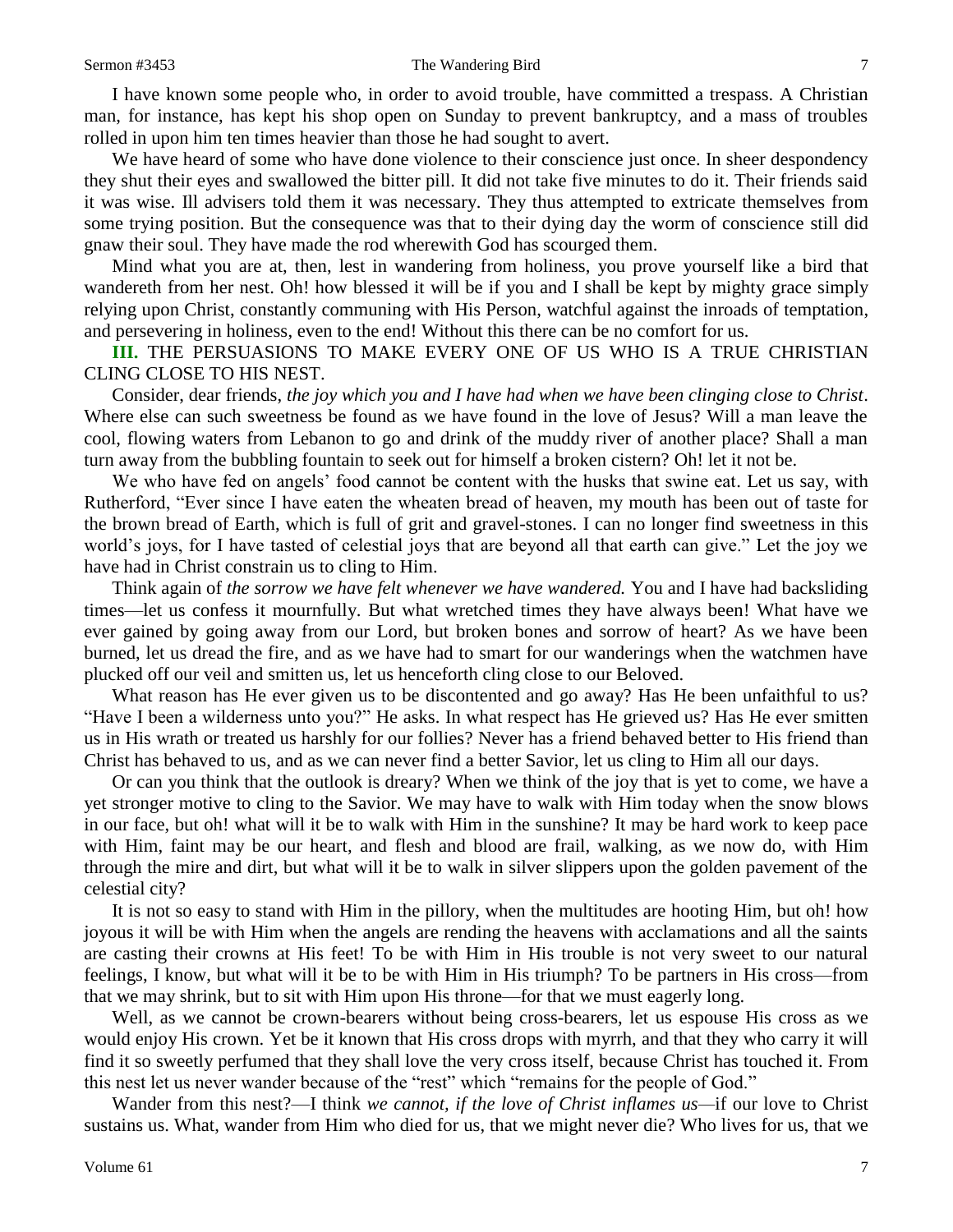might always live! What base ingratitude is ours that we do not cling closer to Him! Can we give Him up? Christians, He gave you the light that cheered your darkness—and can you turn away from the brightness of His face?

With pitying eyes He saw you when you were lying in your blood, an outcast all forlorn, and He said unto you, "Live," and can you ever forsake Him? He passed by you, He looked upon you, He spread His skirt over you, He covered your nakedness, He swore unto you, He entered into a covenant with you and can you now prove treacherous?

He redeemed you, He opened His veins that He might pour forth the purple drops of His precious blood as the price for your inestimable ransom, and can you turn away from Him? "Despised and rejected of men," as He was, will you hide your face from Him? And while He is still pleading for you, will you cease to plead for Him?

Now that His chariots are making haste to bring Him in the glory of His second advent, will you turn away from Him when His kingdom is so near? Shall the wife leave a husband who cherishes her with utmost tenderness? Shall the child neglect its parents, under whose roof his every want is supplied? Shall the limbs of one's body abhor the head? Such strange vagaries were not half so unnatural as for a Christian to turn vagrant and forsake his Savior.

Ah! me, unnatural and brutish as it must seem, you and I would do this and more also, did not grace prevent. The love which has made us one with Christ must keep us one with Him, or else we shall never hold on our way. Be it, then, your constant prayer, "Hold thou me up, and I shall be safe." Let this be your heart's cry, "Abide with us," for except He abide with us, and make our hearts His nest, we shall never abide with Him, but shall be as a bird that wandereth from her nest.

Perhaps I speak to some poor bird which has wandered from its nest. You are a stranger and you have strayed in hither. You recollect a nest in some happy family circle, where prayer was wont to be made. You remember the nest in which you were wont to nestle—a little village church, where you worshipped God with kindred dear.

But you have wandered from your nest. You have lost your friends. You have gone into the world you are a sinner. Conscious you are that you scarcely dare to face the home of your childhood. You have come away from your old haunts, for you are ashamed to continue in them. You have wandered from your nest. And do you mean to wander on?

Is yours to be forever the flight of a bird that has no roost? "Foxes have holes, and the birds of the air have nests"—will you never have a place to lay your head? Are you condemned, like the unclean spirit, to wander through dry places, seeking rest and finding none? Are you a pilgrim who shall never have a city that has foundations, whose Builder and Maker is God? Are you like the phantom ship of which the mariners talk, which flits across the sea for aye, but never reaches a port?

Nay, friend, you are not so to account yourself, though the devil has told you that there is no hope. Though he has driven you to desperation and persuaded you that you are given up of God and man—it is not so. It is not so. The Eternal Father, bending from high heaven, looks down upon you and by these lips talks to you. Little as you were thinking that you would be found out, He says to you, "Return, return, return."

'Tis He who makes you say, "I will arise and go unto my Father." He meets you, prodigal. He falls about your neck. He gives you the kiss of reconciliation. He cries today to the messengers of mercy, "Take off his rags, and bring forth the best robe and put it on him; put a ring on his hand, and shoes on his feet, and let us eat, drink, and be merry, for he that was dead is alive, and he that was lost is found."

The bird has come back and has found her nest, and as the mother bird is happy when that little fledgling which she thought had fallen on the ground, or had been swallowed by the hawk, comes back, and she covers it with her feathers, and bids it nestle under her warm bosom, so is the Eternal Father happy, and as she rejoices, so, nay—infinitely more—does the Eternal Father rejoice when the wanderer comes back to Him, and finds comfort in His love.